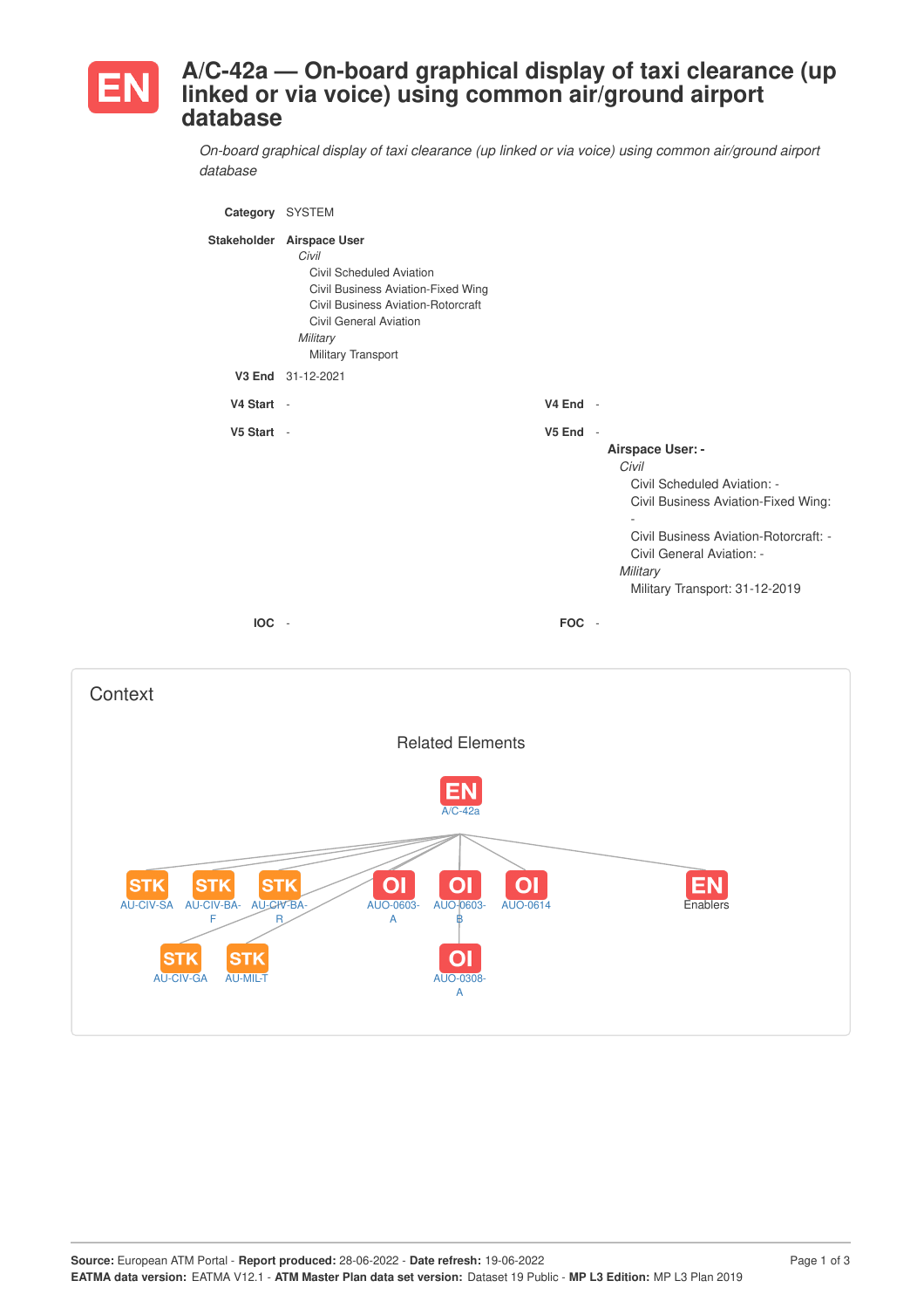| Code      |            |  | Benefits start date (IOC) - Full benefit date (FOC)                           |  |  |  |  |  |  |  |  |  |  |  |
|-----------|------------|--|-------------------------------------------------------------------------------|--|--|--|--|--|--|--|--|--|--|--|
|           |            |  | 15 16 17 18 19 20 21 22 23 24 25 26 27 28 29 30 31 32 33 34 35 36 37 38 39 40 |  |  |  |  |  |  |  |  |  |  |  |
| $A/C-42a$ |            |  |                                                                               |  |  |  |  |  |  |  |  |  |  |  |
| 숌         | AUO-0603-A |  |                                                                               |  |  |  |  |  |  |  |  |  |  |  |
| ≙         | AUO-0603-B |  |                                                                               |  |  |  |  |  |  |  |  |  |  |  |
| ≙         | AUO-0614   |  |                                                                               |  |  |  |  |  |  |  |  |  |  |  |
|           | AUO-0308-A |  |                                                                               |  |  |  |  |  |  |  |  |  |  |  |

|              | Dependent Enablers |                                                                                                          |                                         |
|--------------|--------------------|----------------------------------------------------------------------------------------------------------|-----------------------------------------|
| Relationship | Code               | <b>Title</b>                                                                                             | <b>Related Elements</b>                 |
| Supported by | $A/C-31a$          | Controller pilot data link communication (CPDLC)<br>compliant with ATN baseline 2 (FANS 3/C)             | OI ENDS<br>H                            |
| Enabled by   | AGDLS-ATC-AC-14f   | New SPR for data link exchange of clearances or<br>instructions for push-back/start-up and taxi (D-Taxi) | <b>EN</b>                               |
| Enabled by   | AGDLS-ATC-AC-15f   | New IOP for data link exchange of clearances or<br>instructions for push-back/start-up and taxi (D-Taxi) | <b>EN</b>                               |
| Enabling     | CTE-C02d           | New Airport Datalink technology (AEROMACS)                                                               | OI ENDS<br><b>STK</b><br>₩              |
| Enabled by   | <b>REG-0005</b>    | <b>AMC for D-TAXI</b>                                                                                    | <b>EN</b>                               |
| Enabled by   | REG-0013           | <b>Community Specifications for Aerodrome Mapping Data</b><br>based on ED-99 and ED-119                  | OI EN DS PCP                            |
| Enabled by   | <b>REG-0507</b>    | Technical requirement and operation procedures for<br>AIS/AIM                                            | <b>EN</b>                               |
| Enabled by   | <b>STD-007</b>     | ED-99D user requirements for Aerodrome Mapping<br>Information                                            | OI EN DS PCP<br>Ð                       |
| Enabled by   | <b>STD-008</b>     | ED-119C interchange standards for terrain, obstacle and<br>aerodrome mapping data                        | <b>EN DS PCP</b><br>O <sub>1</sub><br>昌 |

## **PCP PCP Elements: No associated data**

| <b>Stakeholders</b><br><b>STK</b> |                                           |                         |
|-----------------------------------|-------------------------------------------|-------------------------|
| Code                              | <b>Title</b>                              | <b>Related Elements</b> |
| AU                                | Airspace User                             | <b>EN</b>               |
| AU-CIV-BA-F                       | <b>Civil Business Aviation-Fixed Wing</b> | <b>EN</b>               |
| AU-CIV-BA-R                       | <b>Civil Business Aviation-Rotorcraft</b> | <b>EN</b>               |
| <b>AU-CIV-GA</b>                  | <b>Civil General Aviation</b>             | <b>EN</b>               |
| <b>AU-CIV-SA</b>                  | <b>Civil Scheduled Aviation</b>           | <b>EN 2*</b>            |
| <b>AU-MIL-T</b>                   | <b>Military Transport</b>                 | <b>ENIL®</b>            |